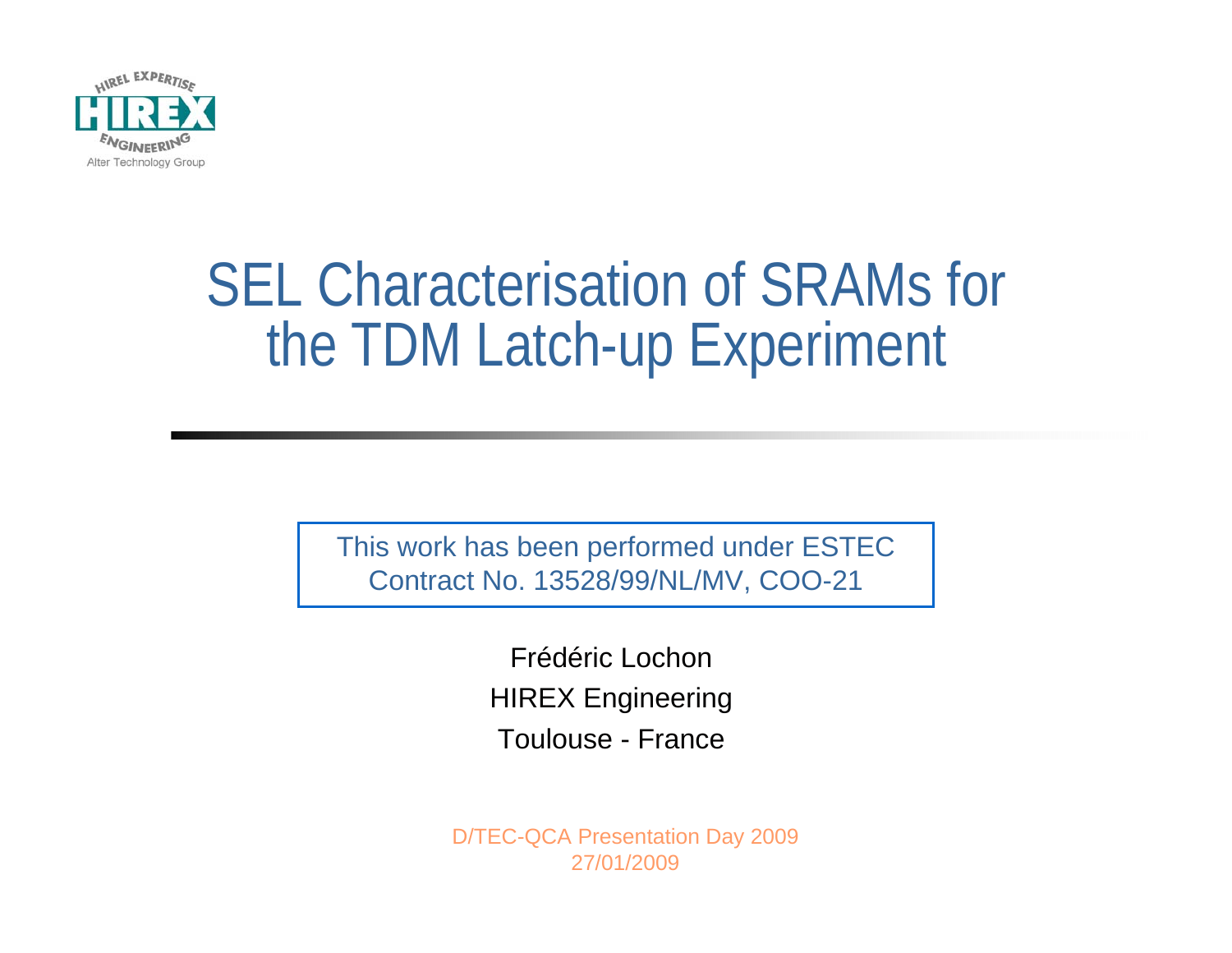

### **Outline**

- $\bullet$ Hirex test system
- $\bullet$ SEL monitoring vs SEU monitoring
- $\bullet$ Key numbers
- $\bullet$ Purposes of this study
- $\bullet$ SEL cross-section graphs (19...)
- Summary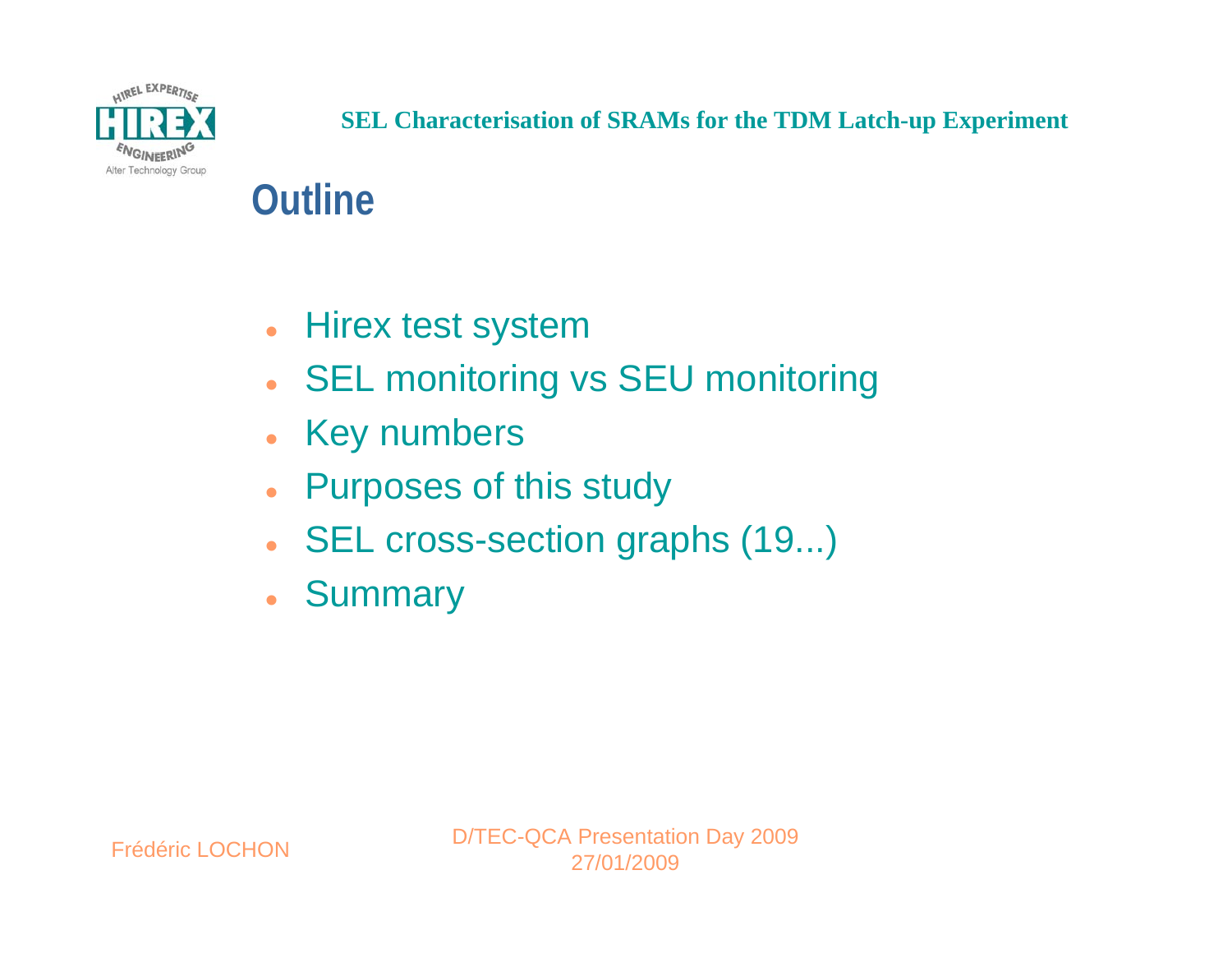

### **Hirex test system**



Frédéric LOCHON

D/TEC-QCA Presentation Day 2009 27/01/2009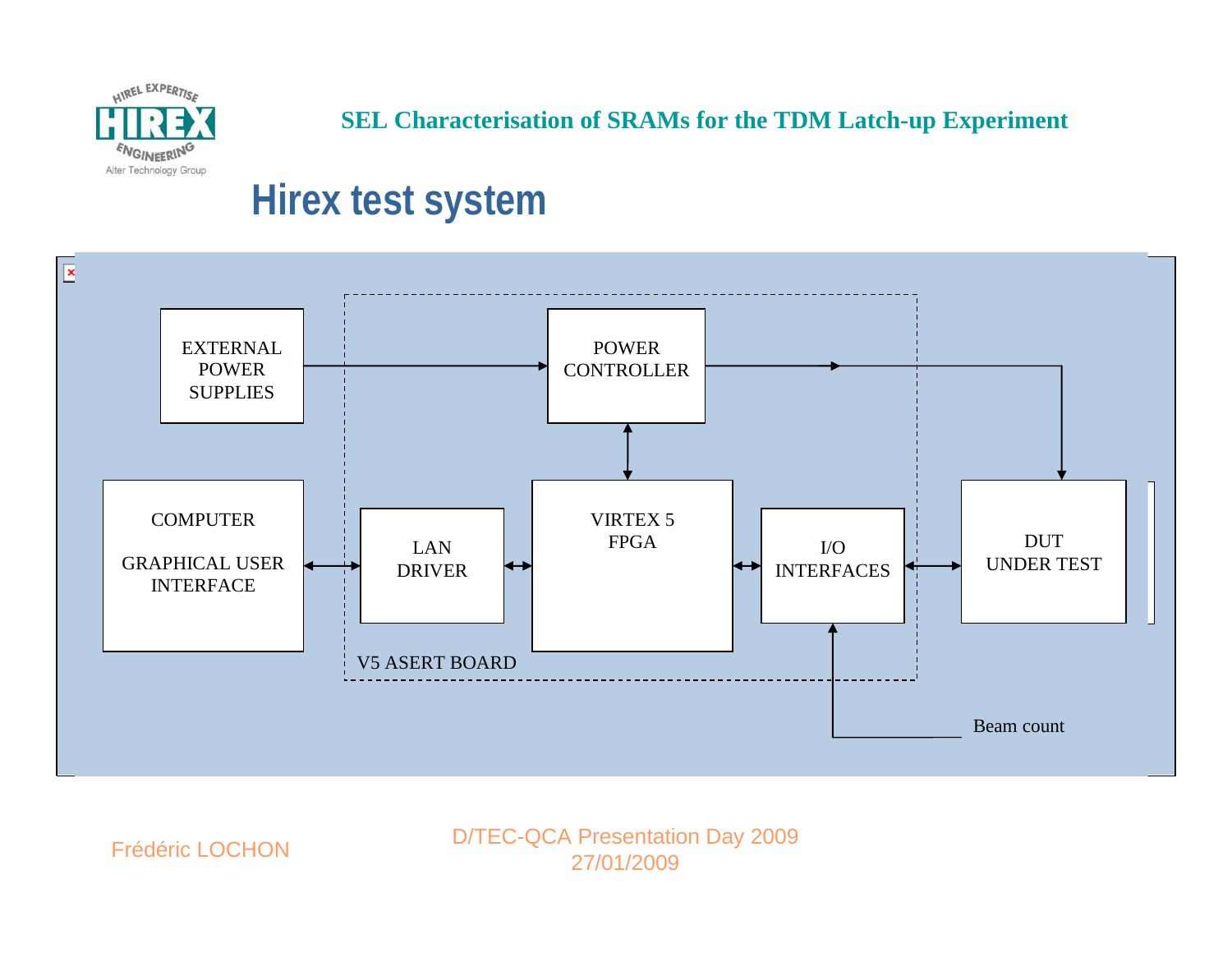

### **SEL vs SEU**

- Power-down of the device as soon as a latchup is detected (after a 1 ms hold time)
- Power-up after a short time (1s)
- $\bullet$  High flux means:
	- Many SELs but no SEU data
- Low flux means:
	- Long runs for good SEL statistics but SEU data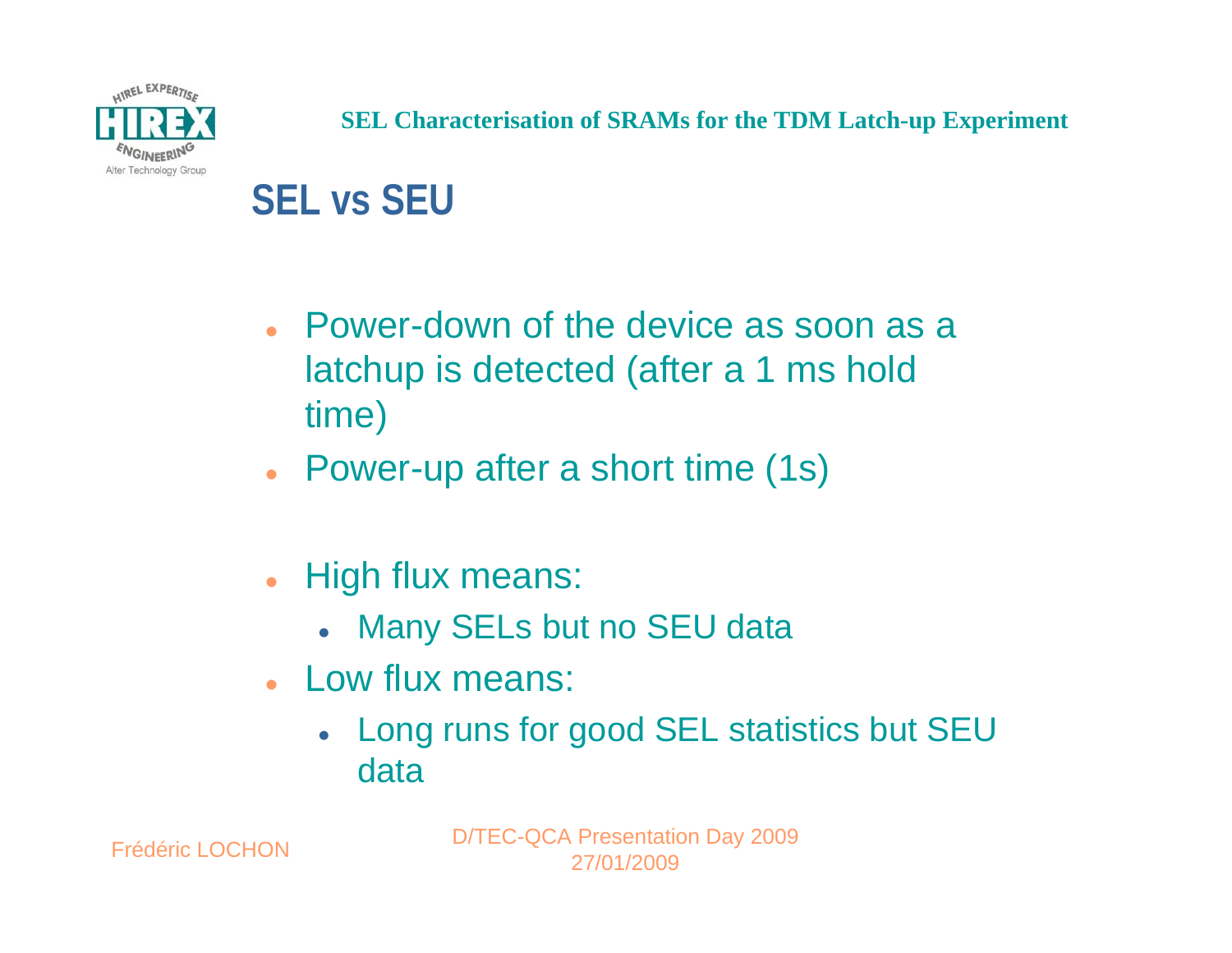

### **Key numbers (1/2)**

- 6 campaigns
	- z JYFL (W50 2007, W06 2008, W45 2008)
	- z UCL (W27 2008, W42 2008)
	- TAMU (W47 2008)
- 5 SRAM models (limited to TSSOP2-44 packages and 3.3V devices)
- Opened and thinned devices (about 40 µm)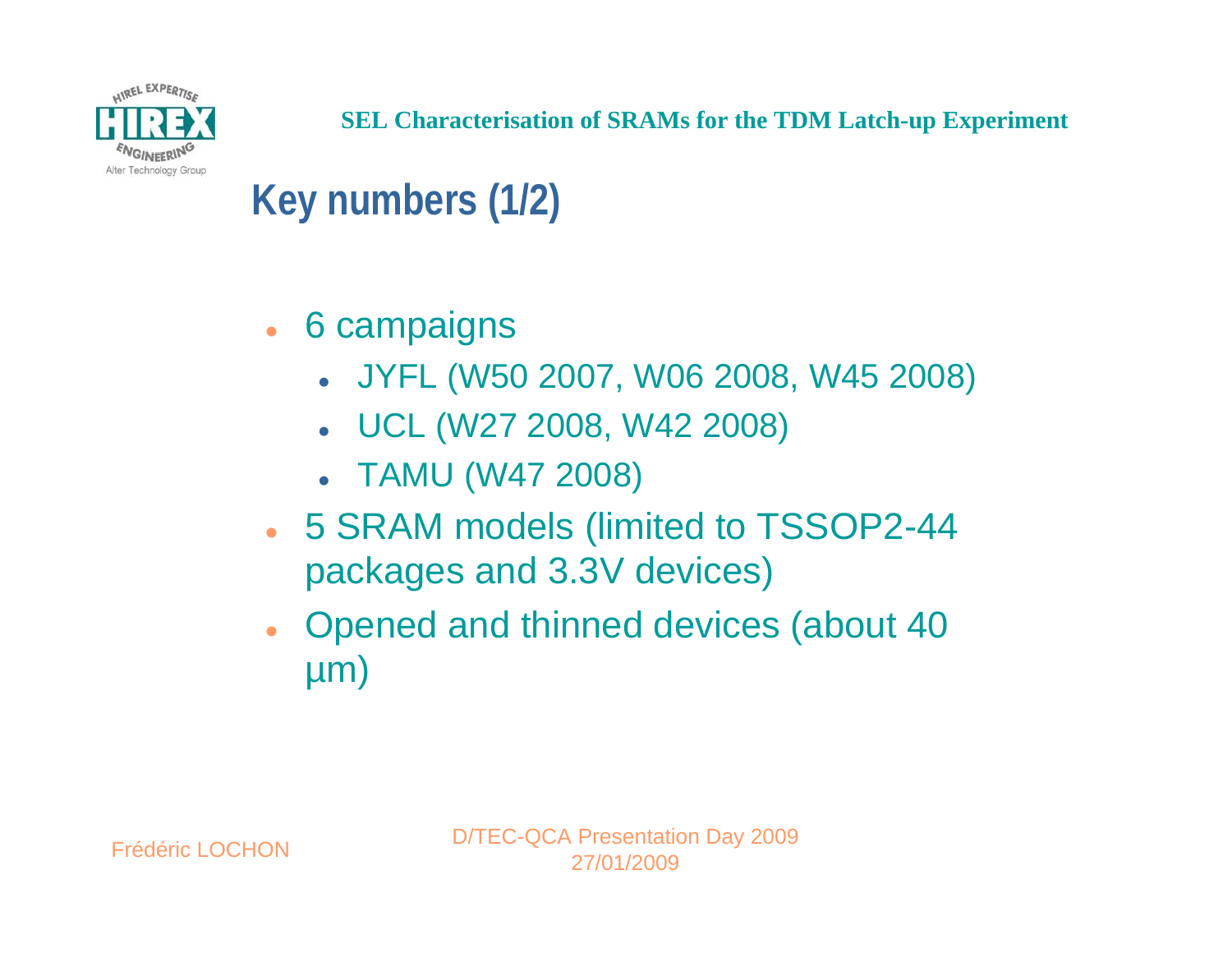

- 170 hours beam schedule in total
- 57 hours beam time used while running
- $\bullet$  About **45 000 latchups** in 45 hours effective beam time (device powered)
- No device destroyed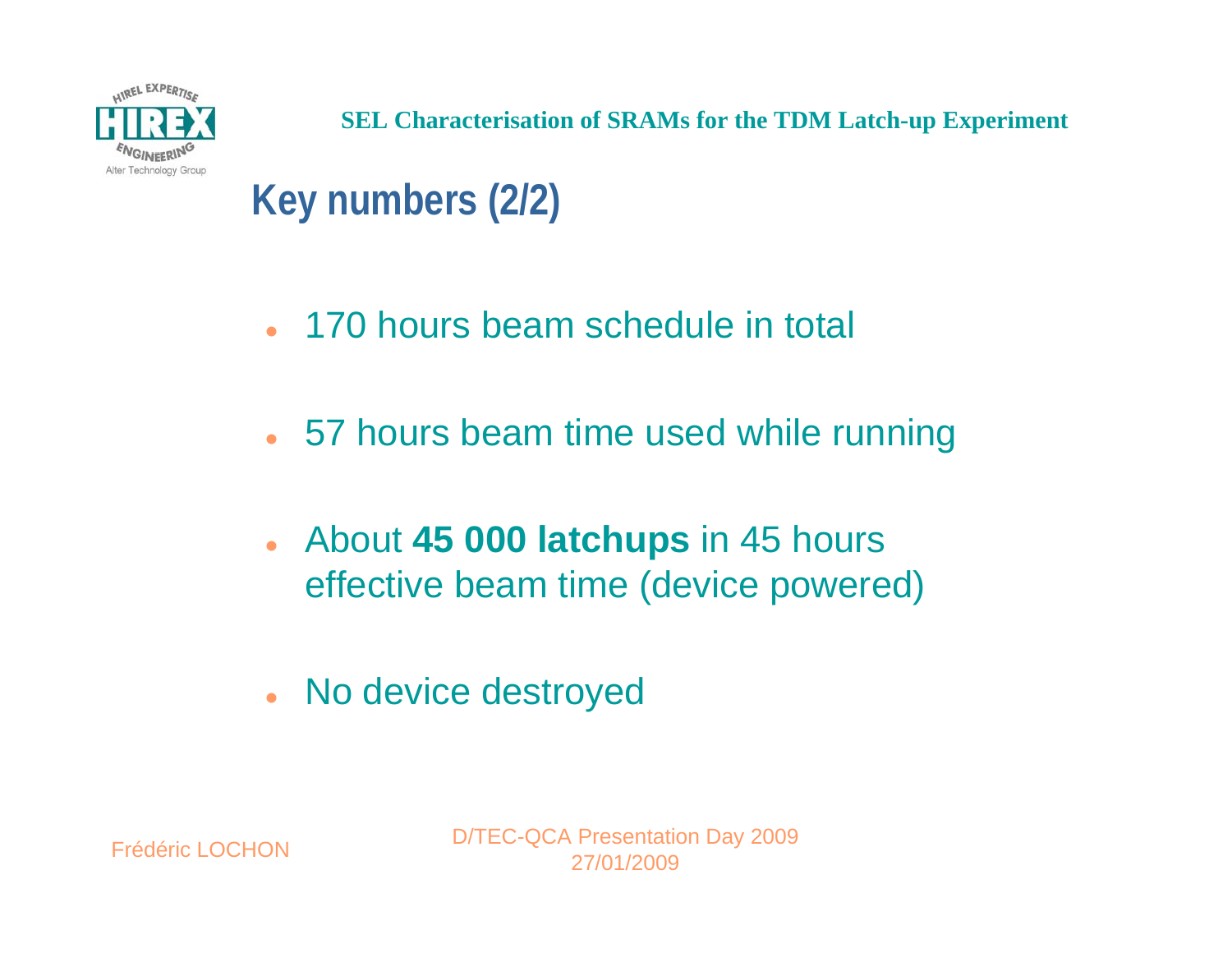

### **Purposes of this study**

- $\bullet$  Main goal: comparing different SRAMs and characterizing the SEL dependence
- Secondary goals:
	- Temperature influence
	- $\bullet$ Thin devices vs open devices
	- S/N to S/N mismatch
	- Tilt axis influence
	- Facility comparison
	- SEU data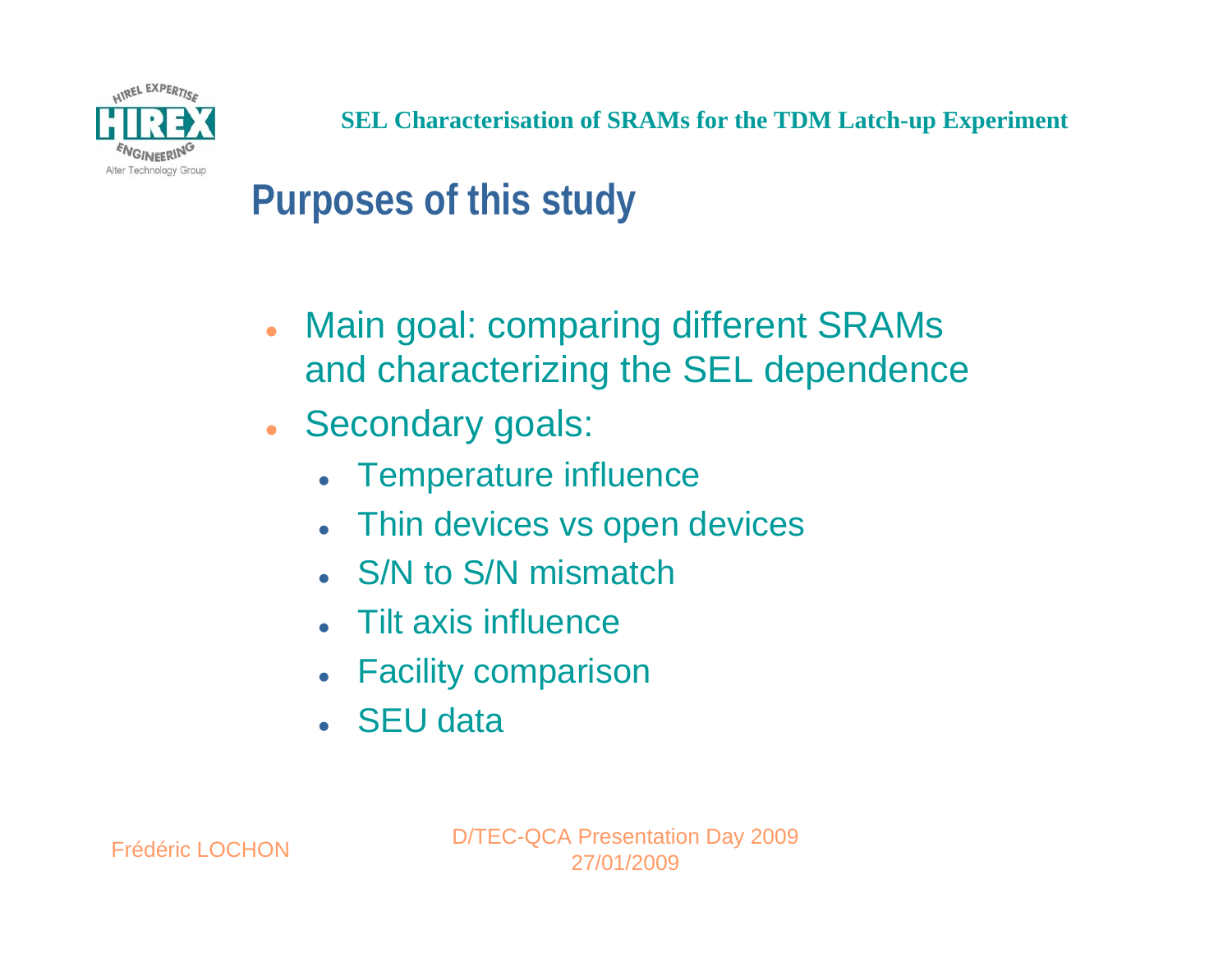Frédéric LOCHON

D/TEC-QCA Presentation Day 2009 27/01/2009

- $\bullet$ "BSI" (not a flying device – incompatible pinout)
- "ISSI62" (8 Mib)
- "AS7C" (4 Mib)
- "K6R" (4 Mib)
- "ISSI61" (4 Mib)

**Characterized devices**



**SEL Characterisation of SRAMs for the TDM Latch-up Experiment**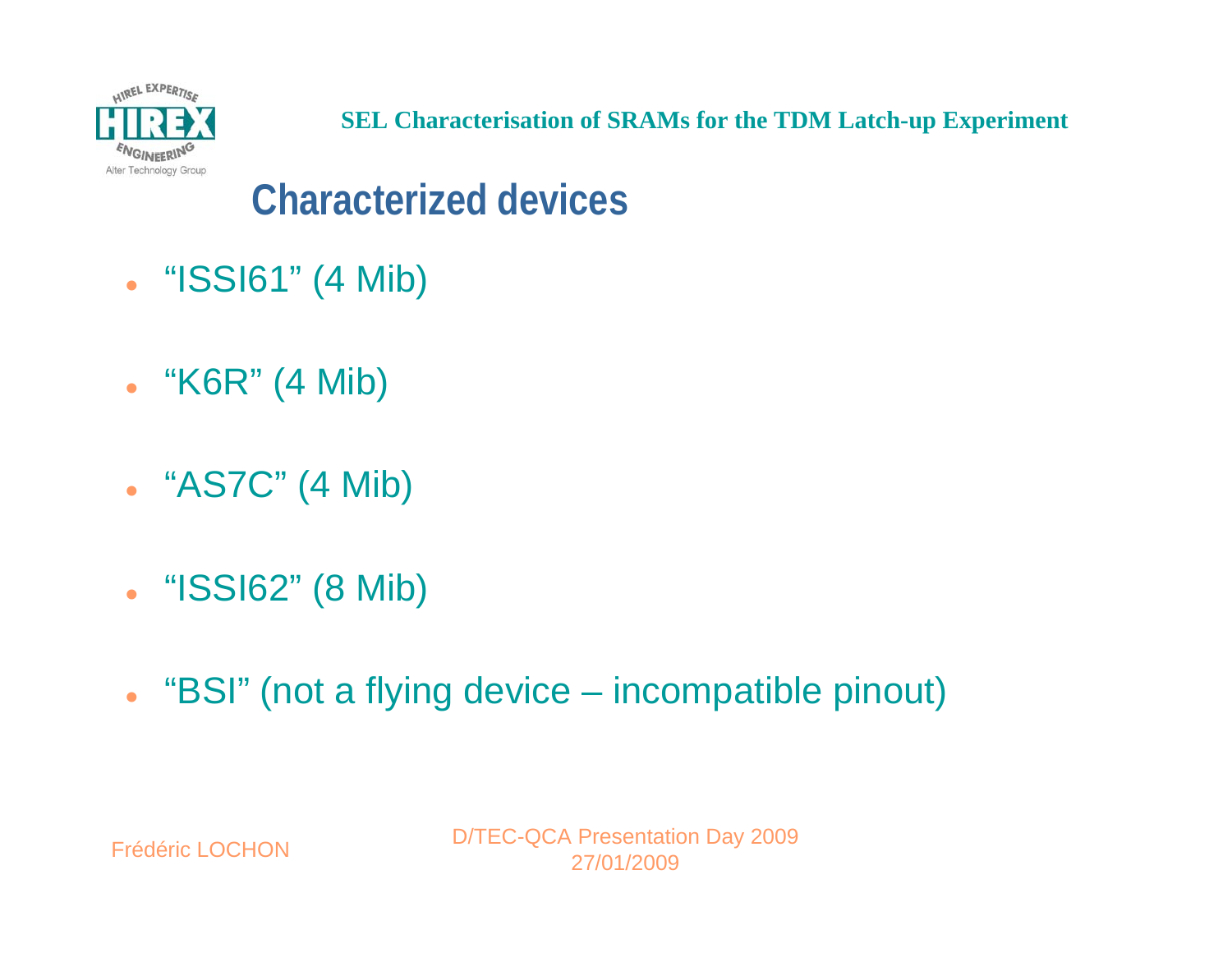

# **ISSI61 (1/11)**



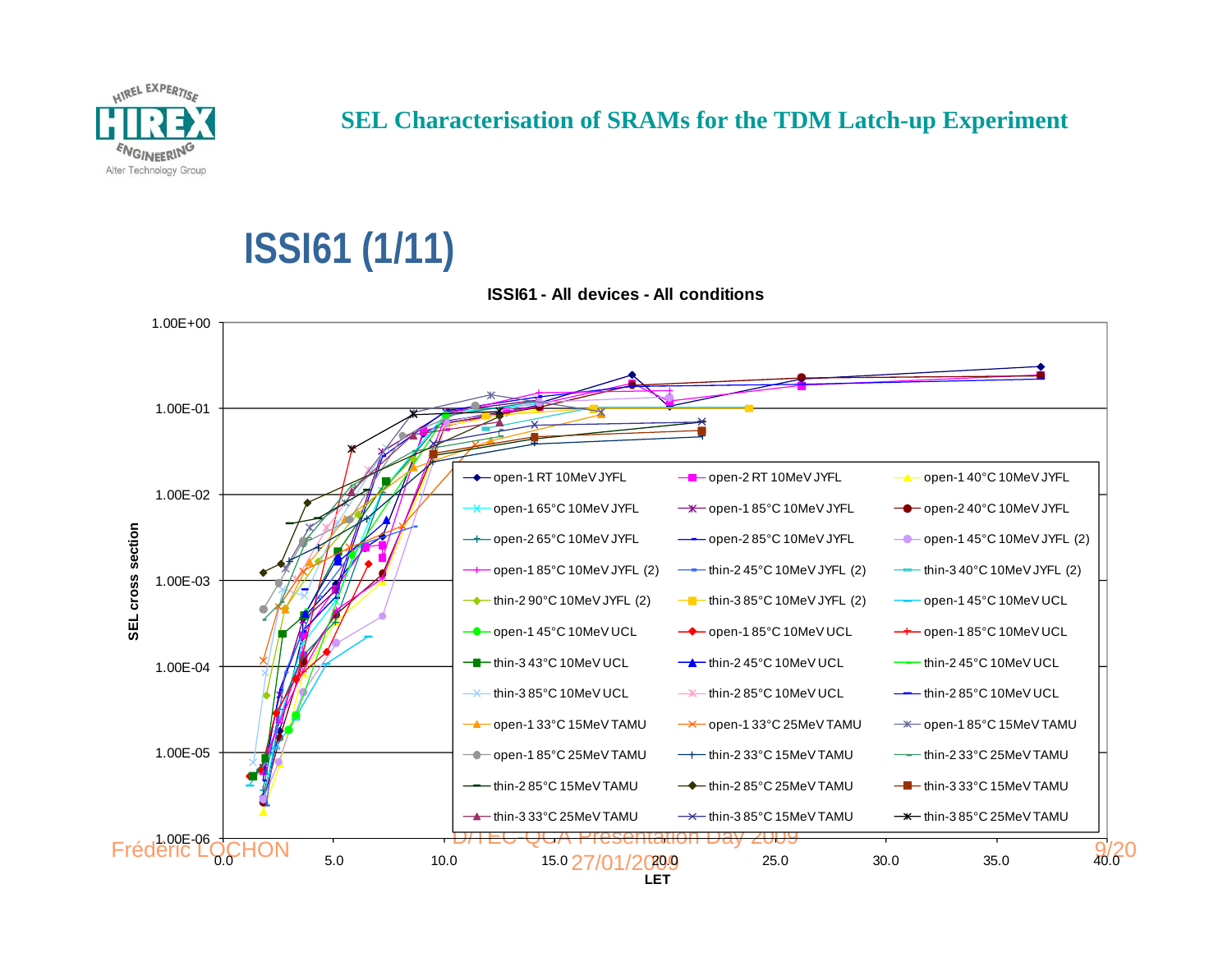

# **ISSI61 (2/11)**

**ISSI61 - Temperature influence - JYFL - Opened**

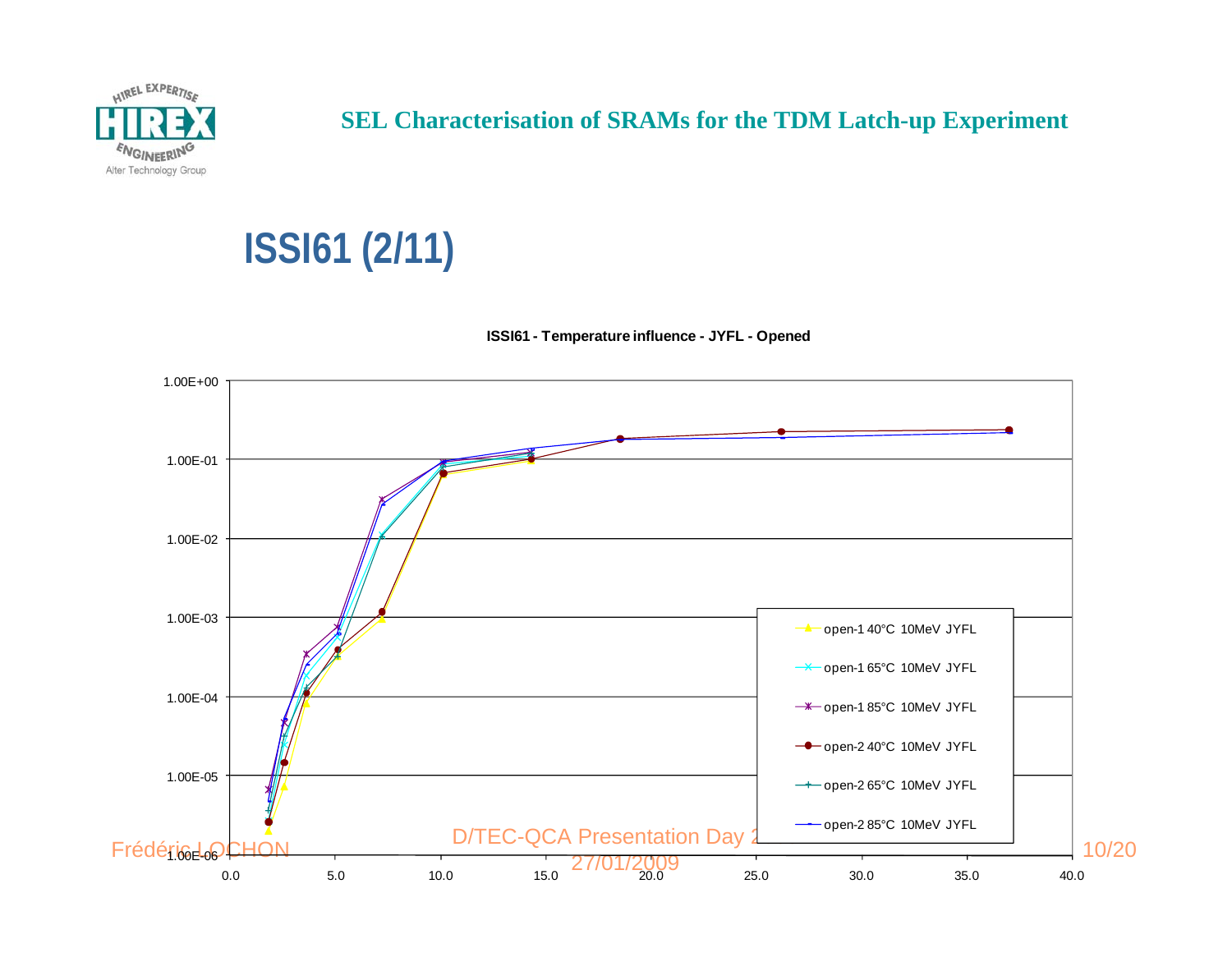

# **ISSI61 (3/11)**



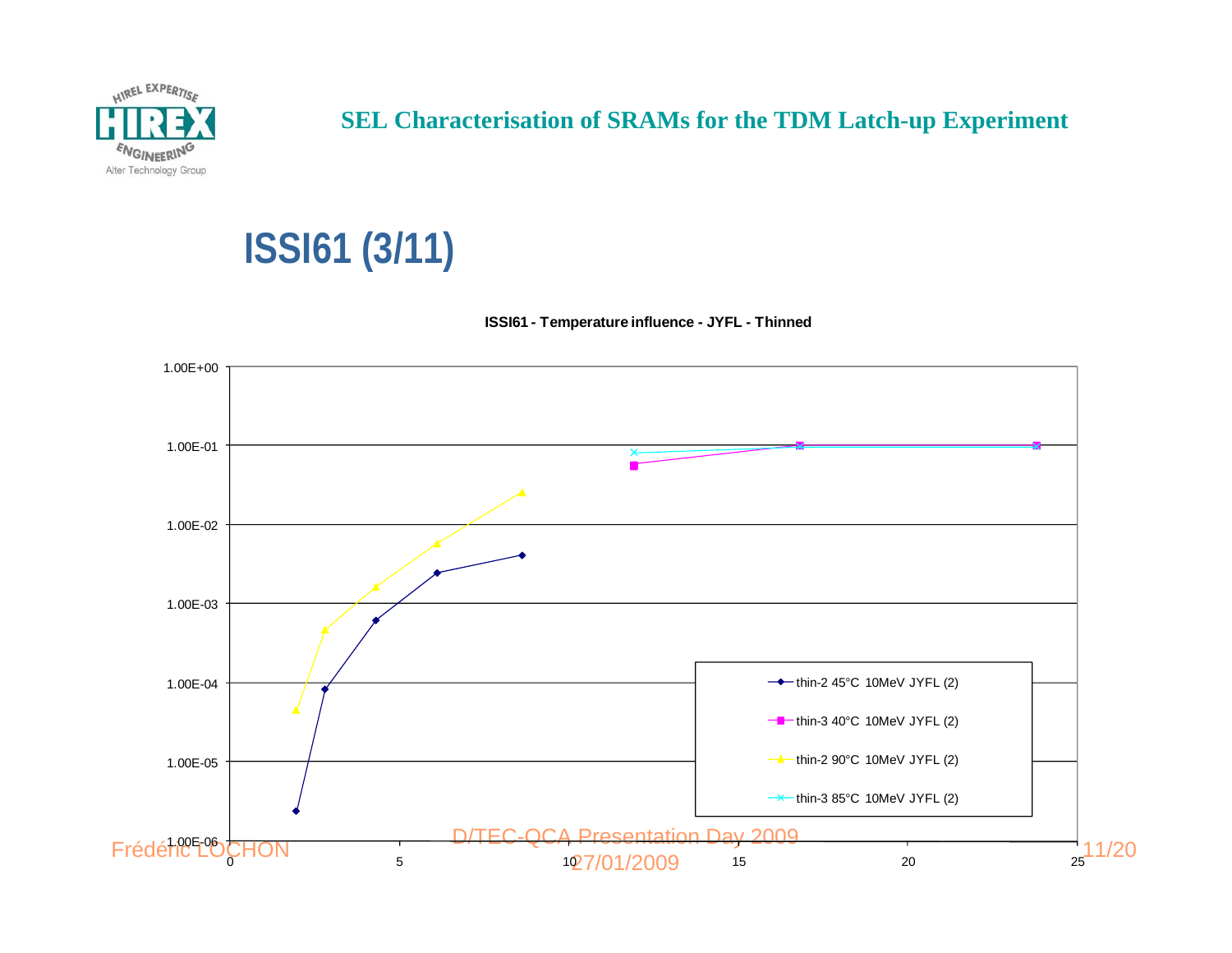

# **ISSI61 (4/11)**



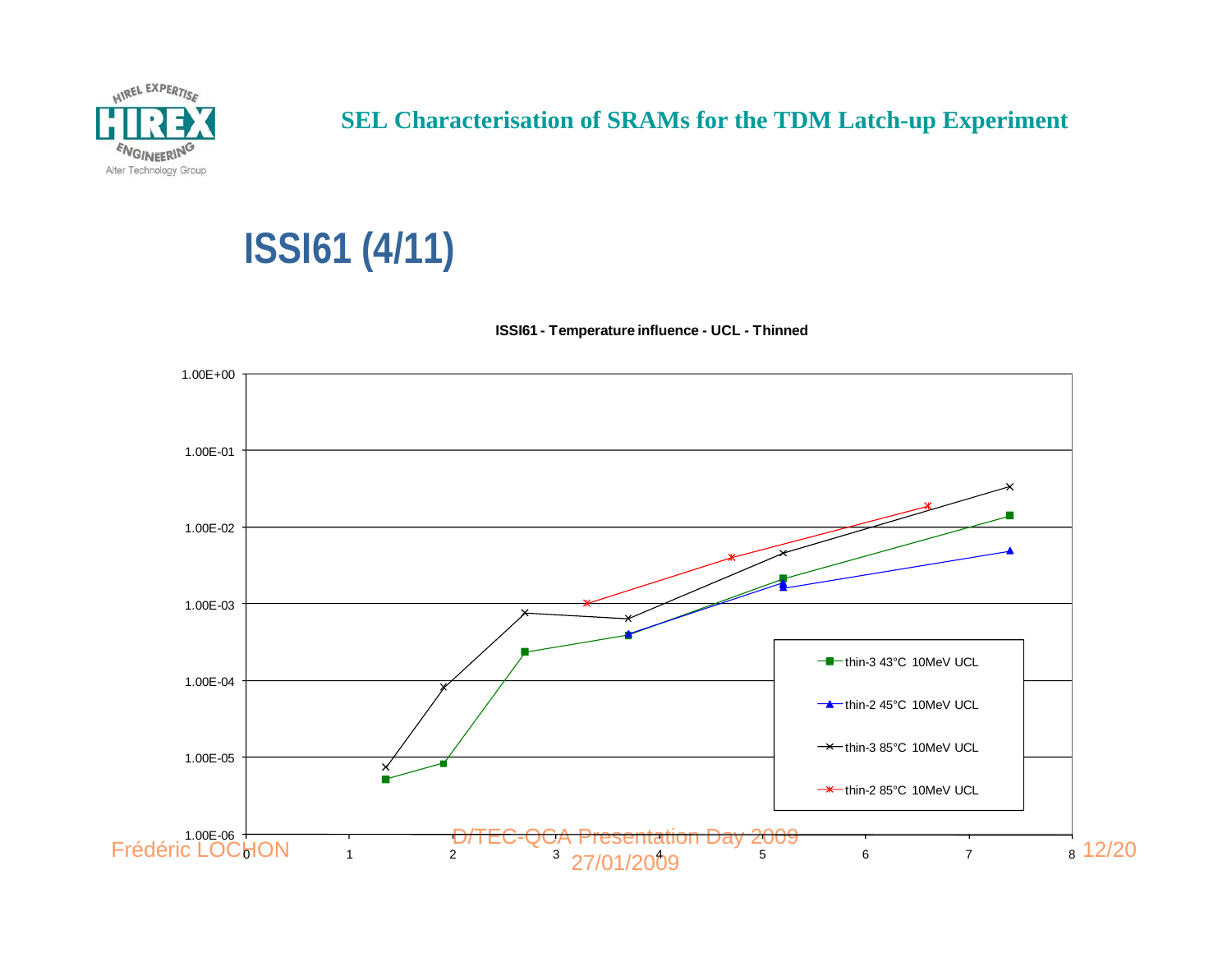

**ISSI61 (5/11)**

### **SEL Characterisation of SRAMs for the TDM Latch-up Experiment**

#### **ISSI61 - Tilt influence - Opened - 45°C - 10 MeV**

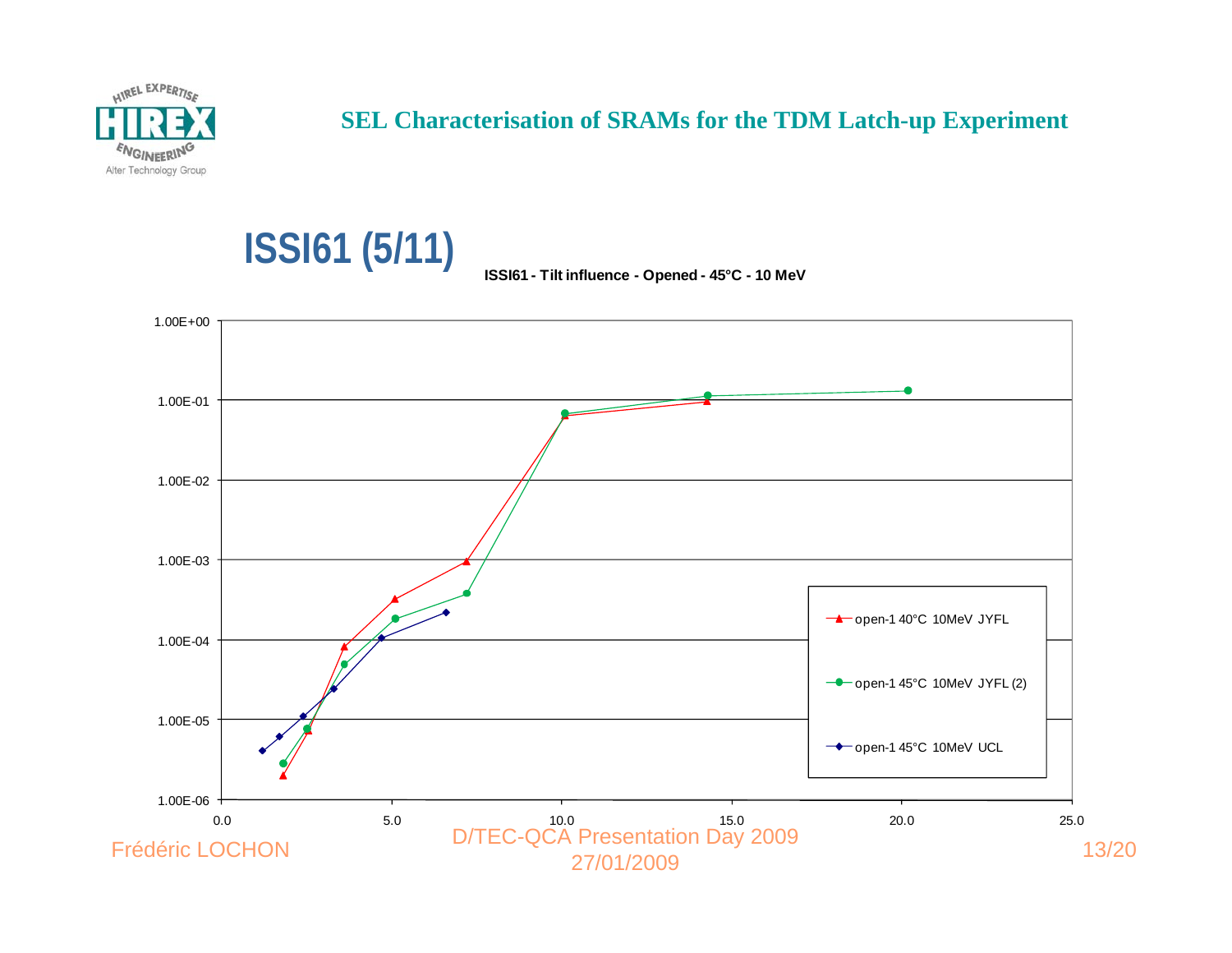

# **ISSI61 (6/11)**



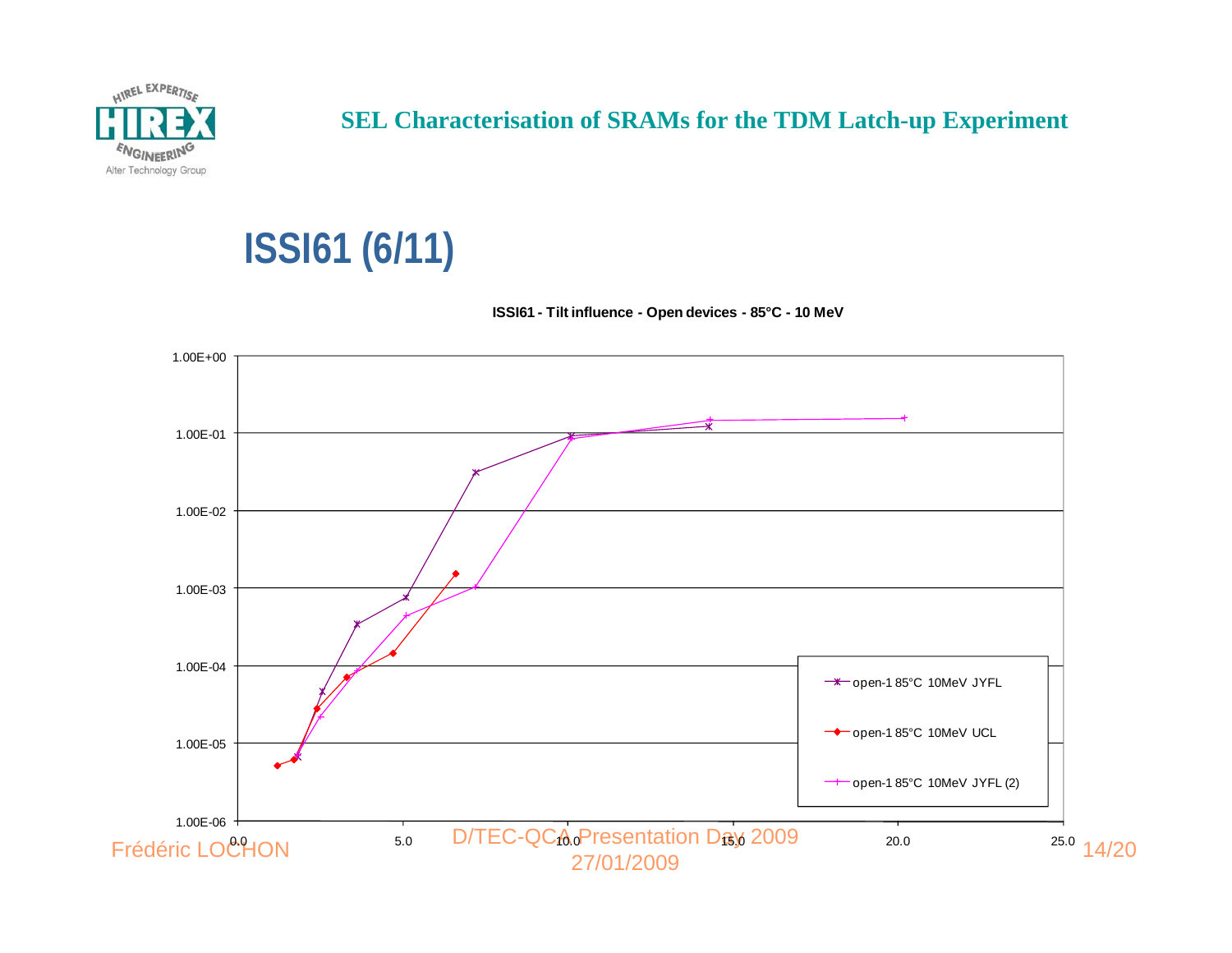

### **ISSI61 (7/11)**



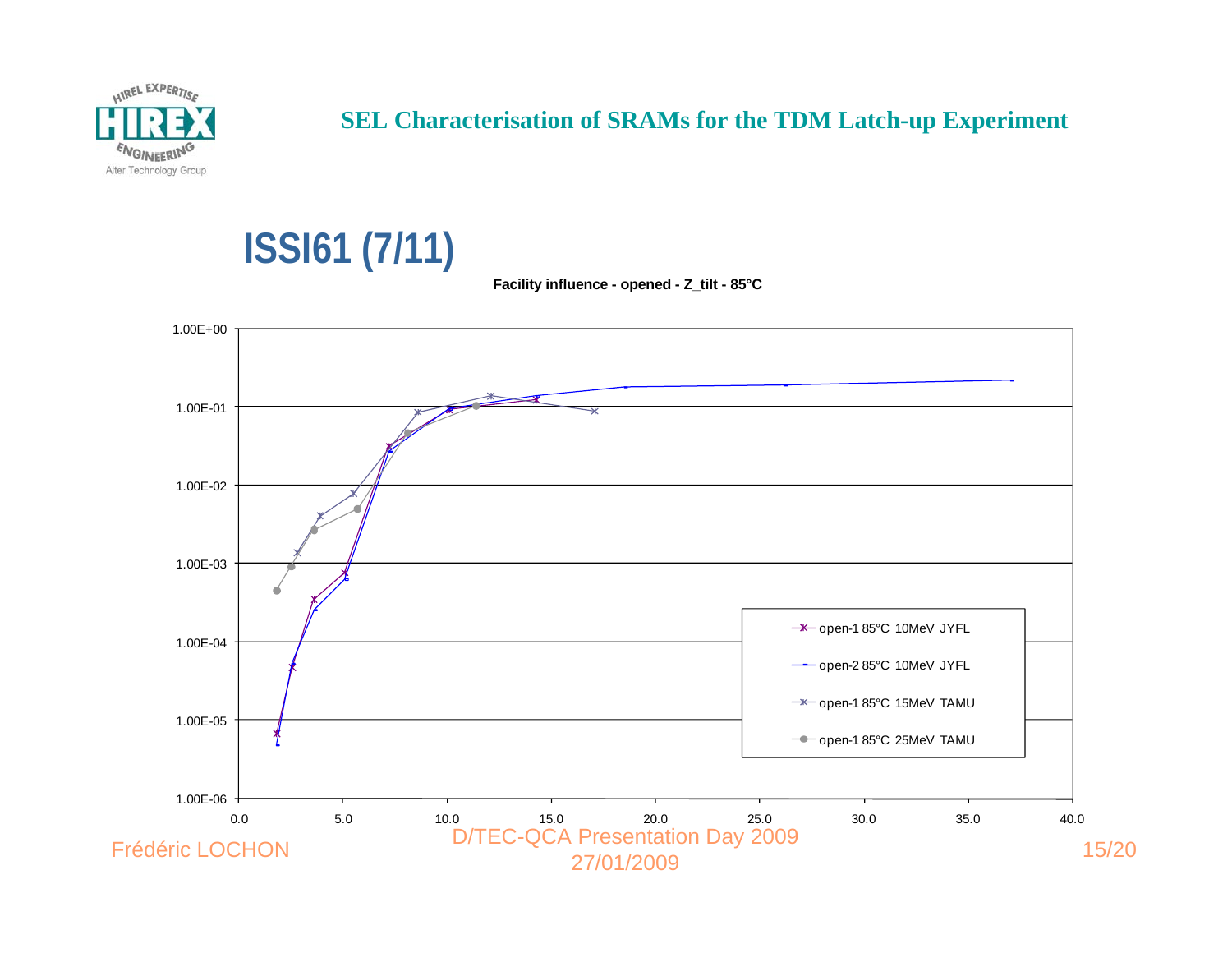

### **ISSI61 (8/11)**

#### **ISSI61 - Cocktail influence - Open devices - TAMU - 33°C**

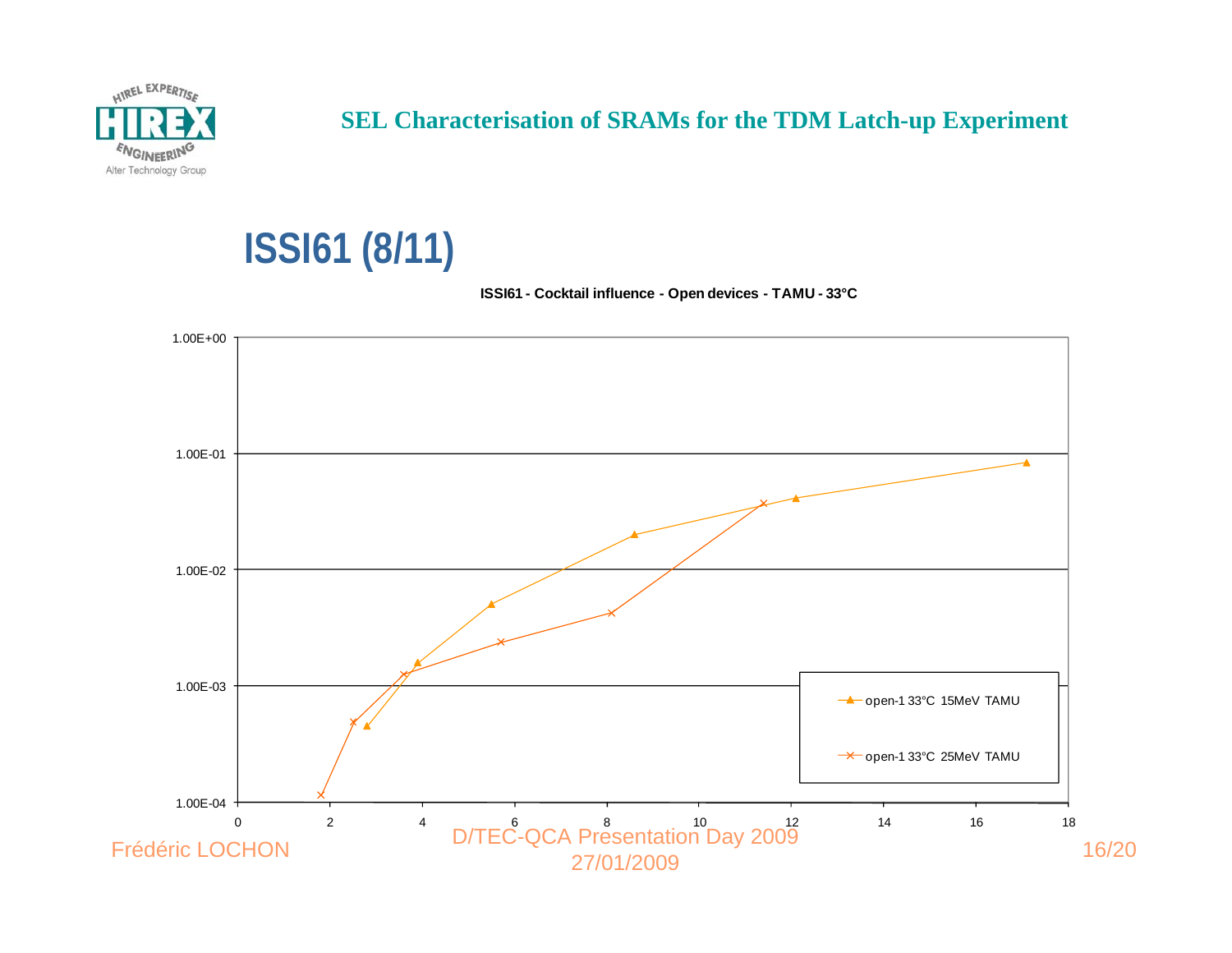

## **ISSI61 (9/11)**

#### **ISSI61 - Cocktail influence - Thin devices - TAMU - 33°C**

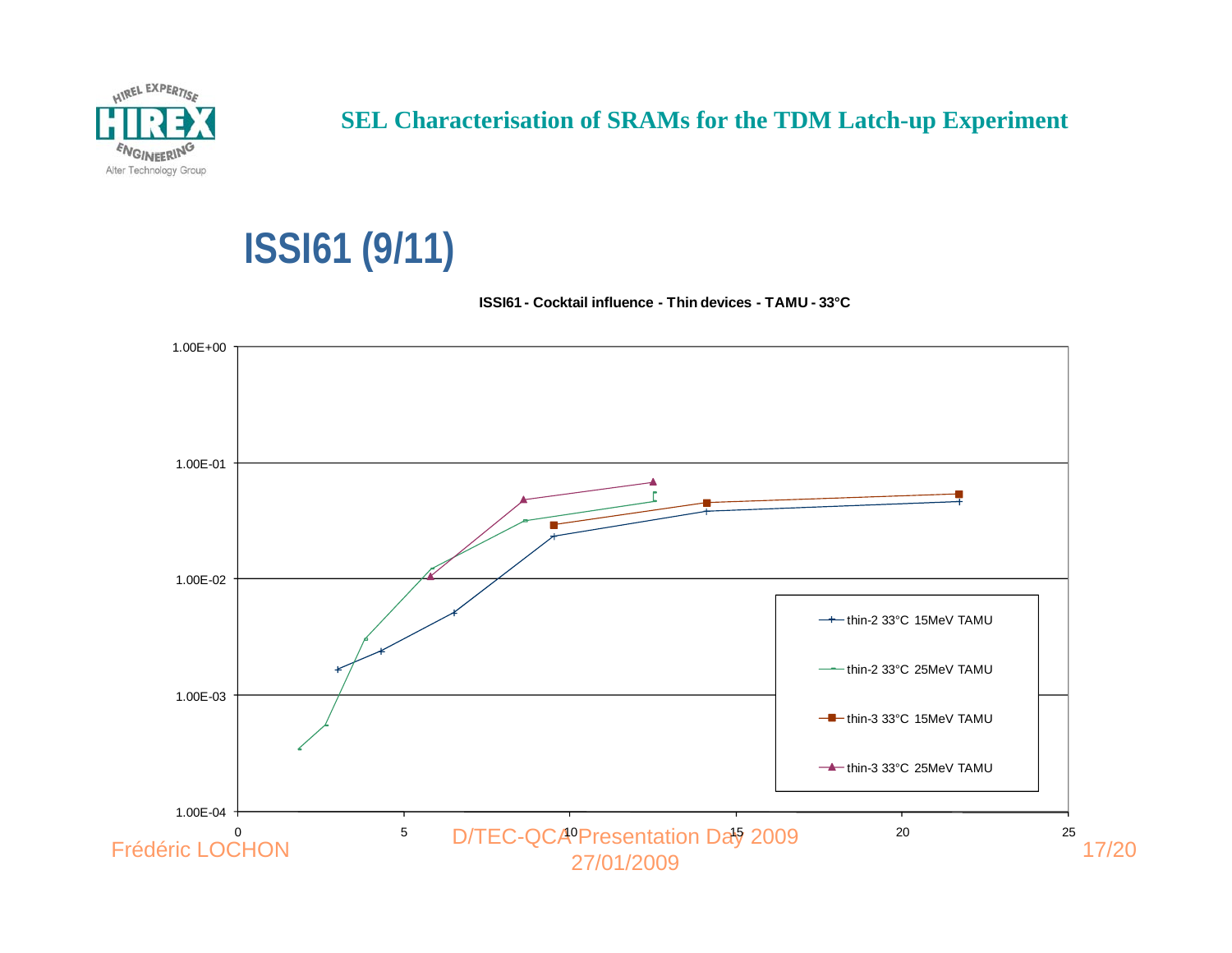

# **ISSI61 (10/11)**

#### **ISSI61 - Cocktail influence - Open devices - TAMU - 85°C**

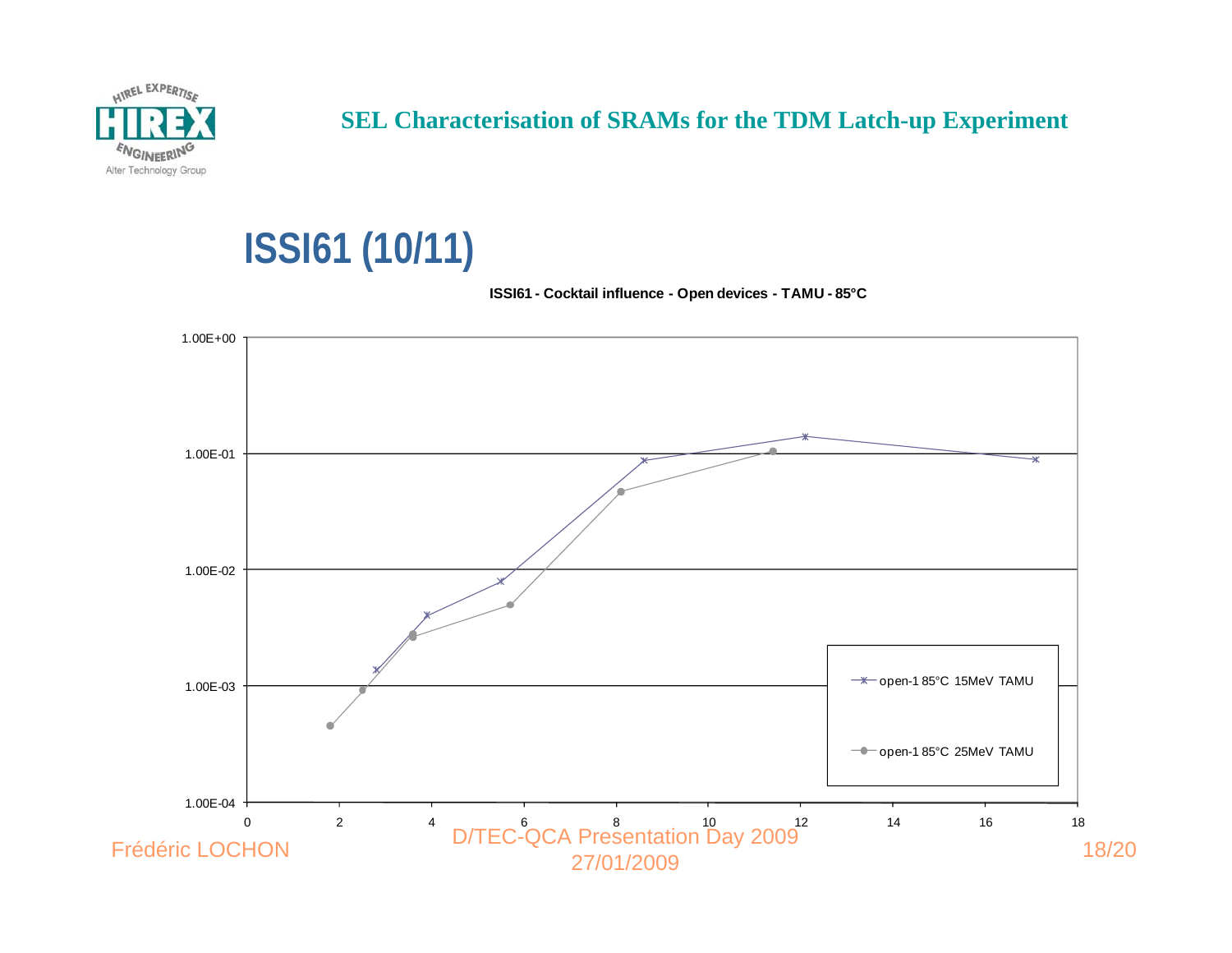

# **ISSI61 (11/11)**

**Cocktail influence - Thinned - TAMU - 85°C**

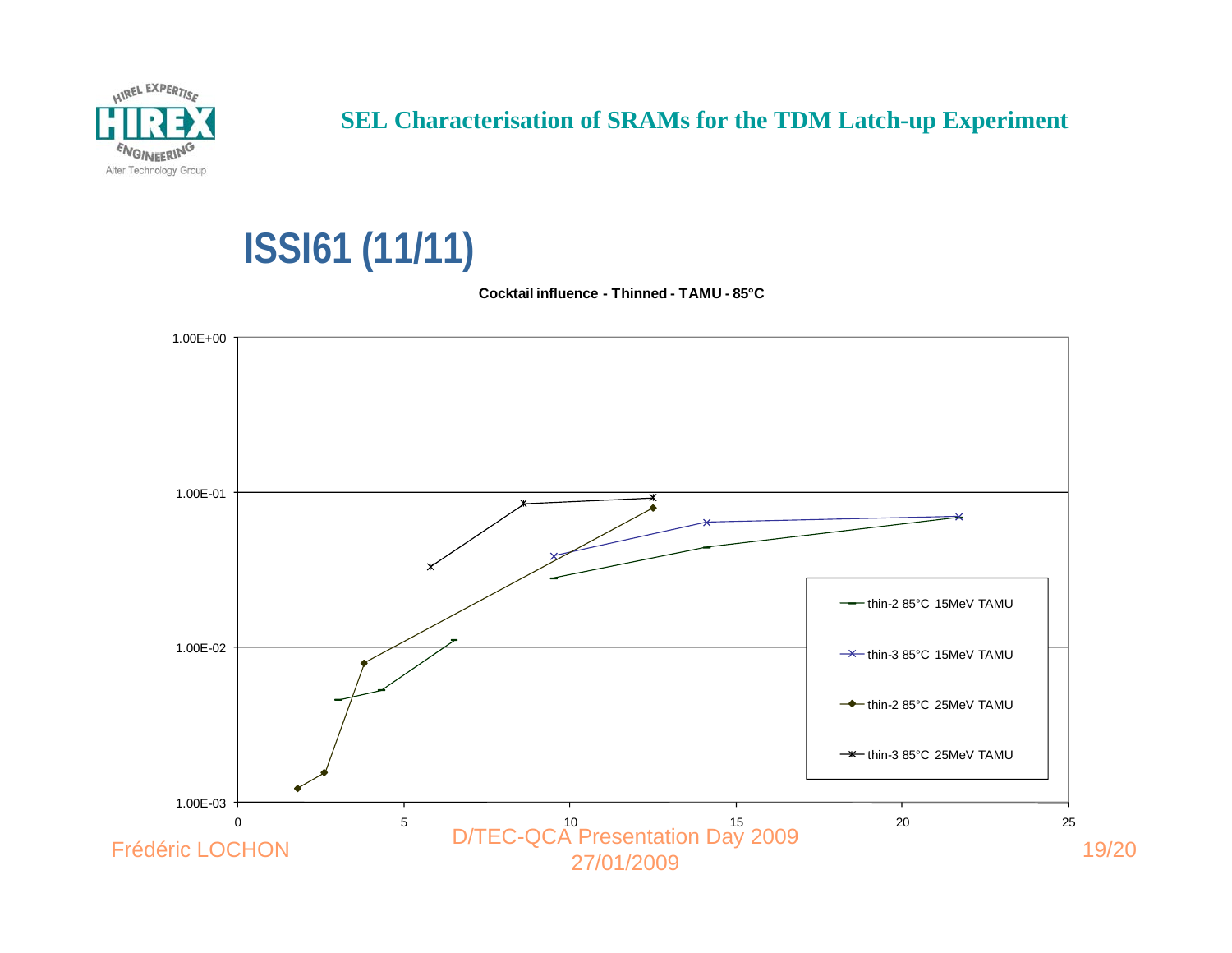

**K6R (1/4)**



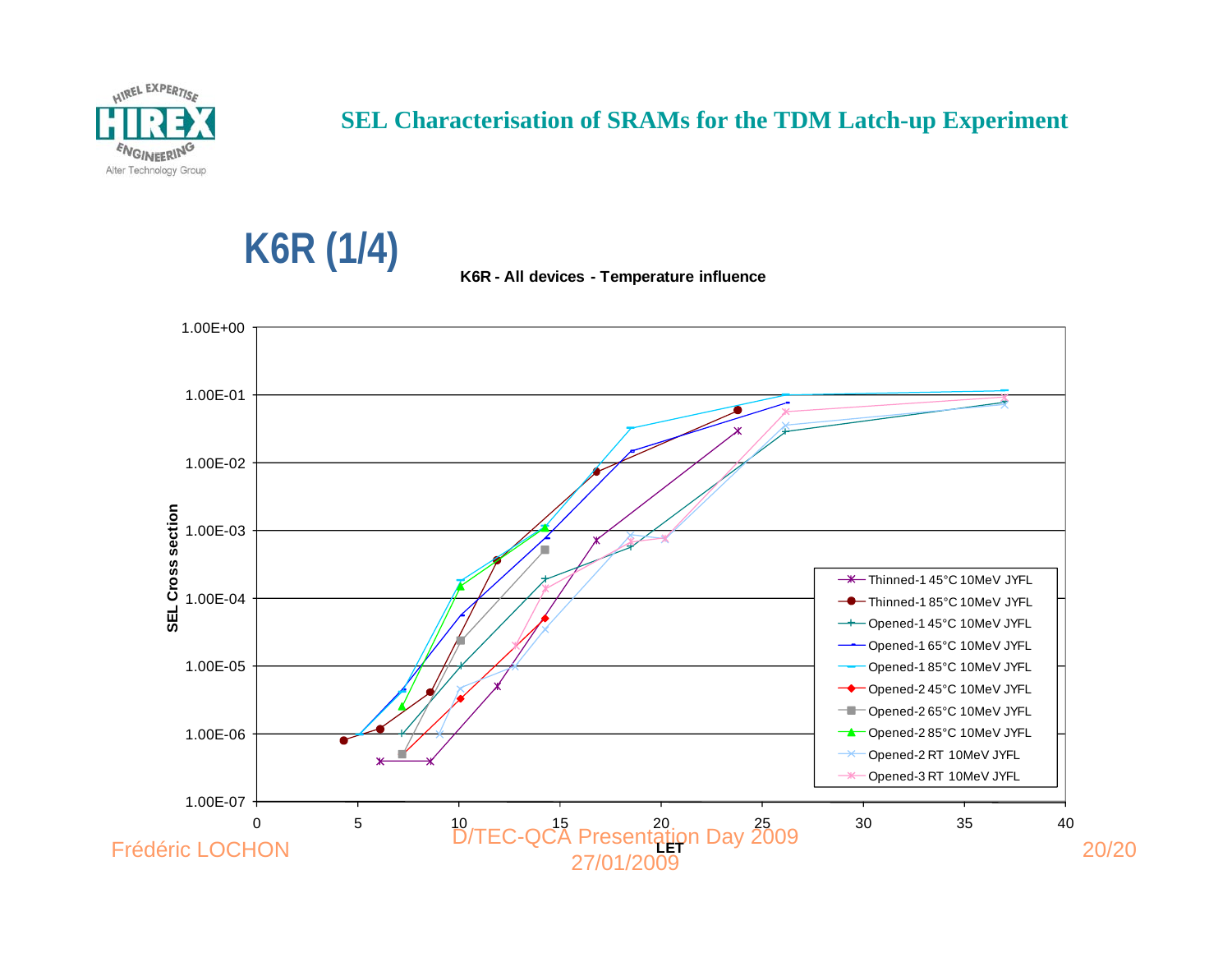

**K6R (2/4)**

### **SEL Characterisation of SRAMs for the TDM Latch-up Experiment**

**K6R - Open devices**

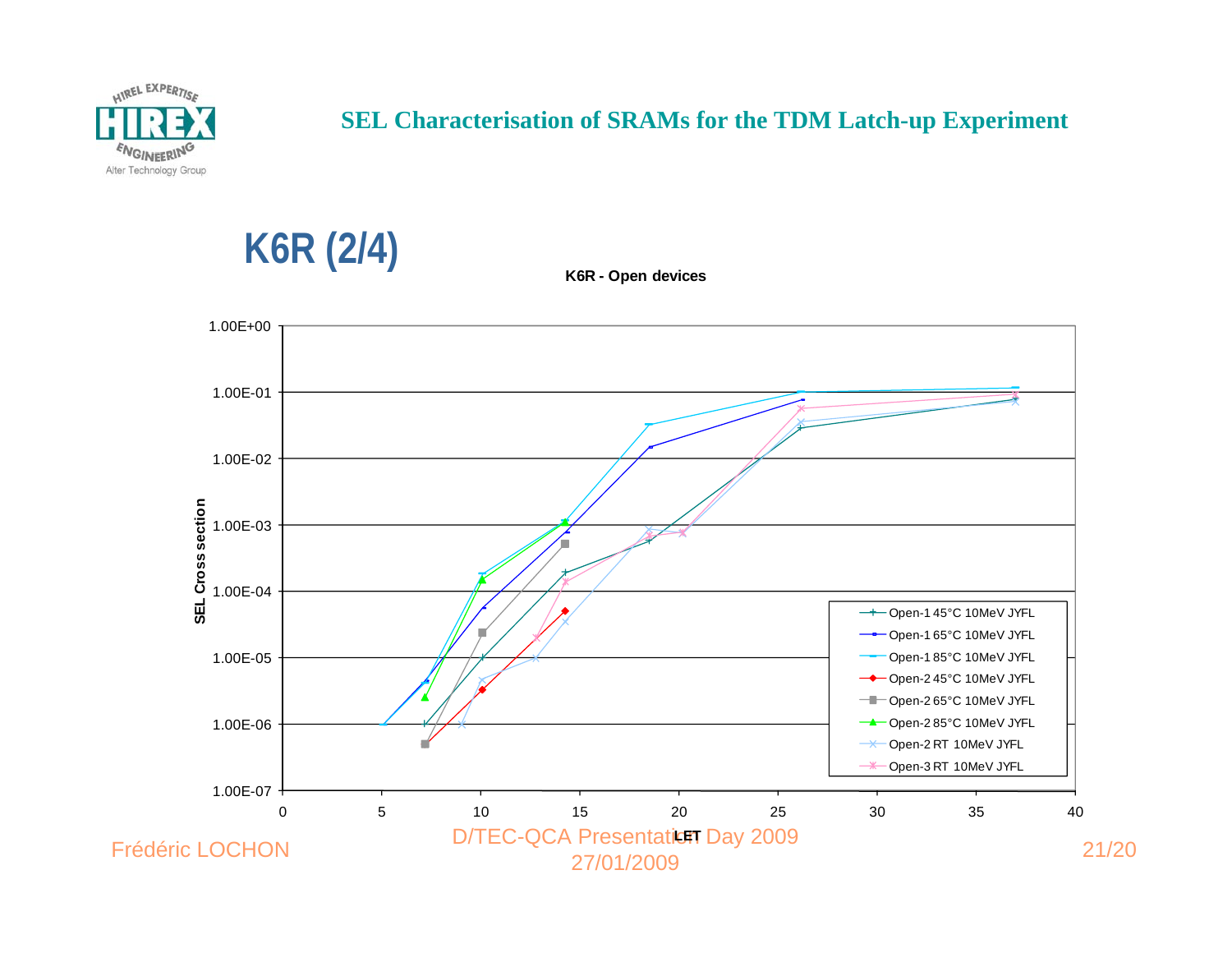

**K6R (3/4)**

#### **SEL Characterisation of SRAMs for the TDM Latch-up Experiment**



**K6R - Thin devices - Temperature influence**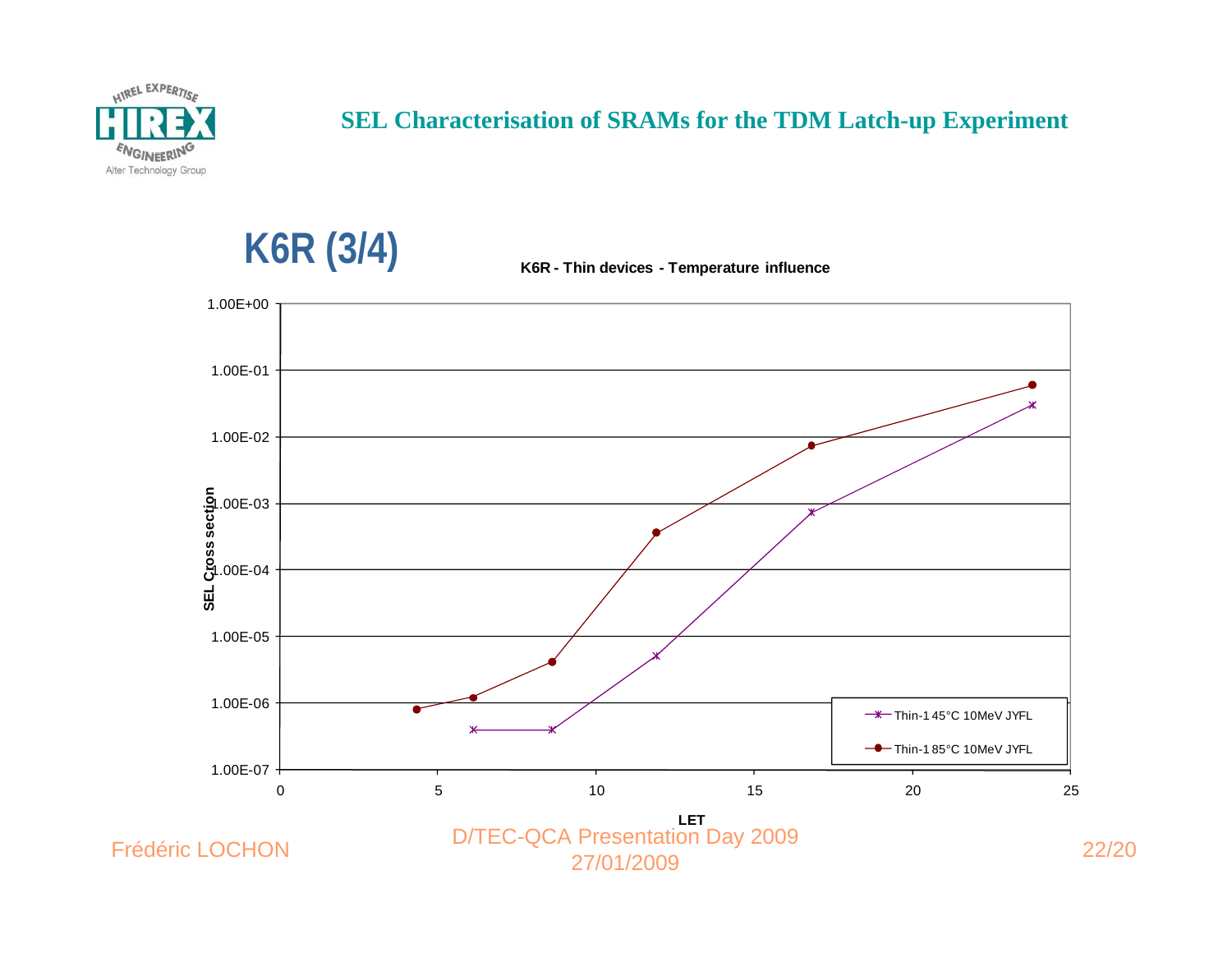

**K6R (4/4)**

**Samsung K6R - Heated devices - Open vs Thin**

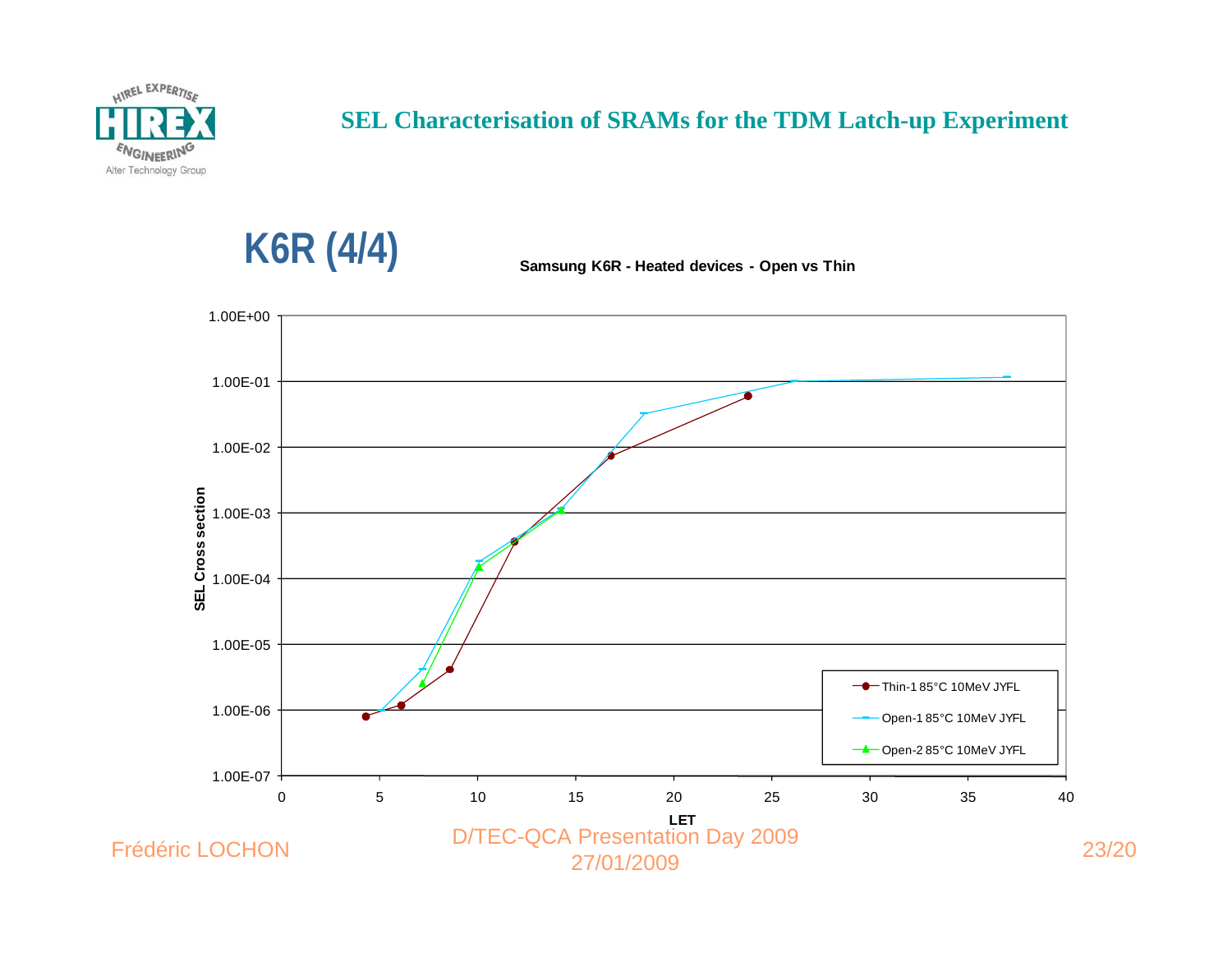

**AS7C (1/2)**

#### **SEL Characterisation of SRAMs for the TDM Latch-up Experiment**

**AS7C - JYFL W06**



Frédéric LOCHON

D/TEC-QCA Presentation Day 2009 27/01/200924/20<br>9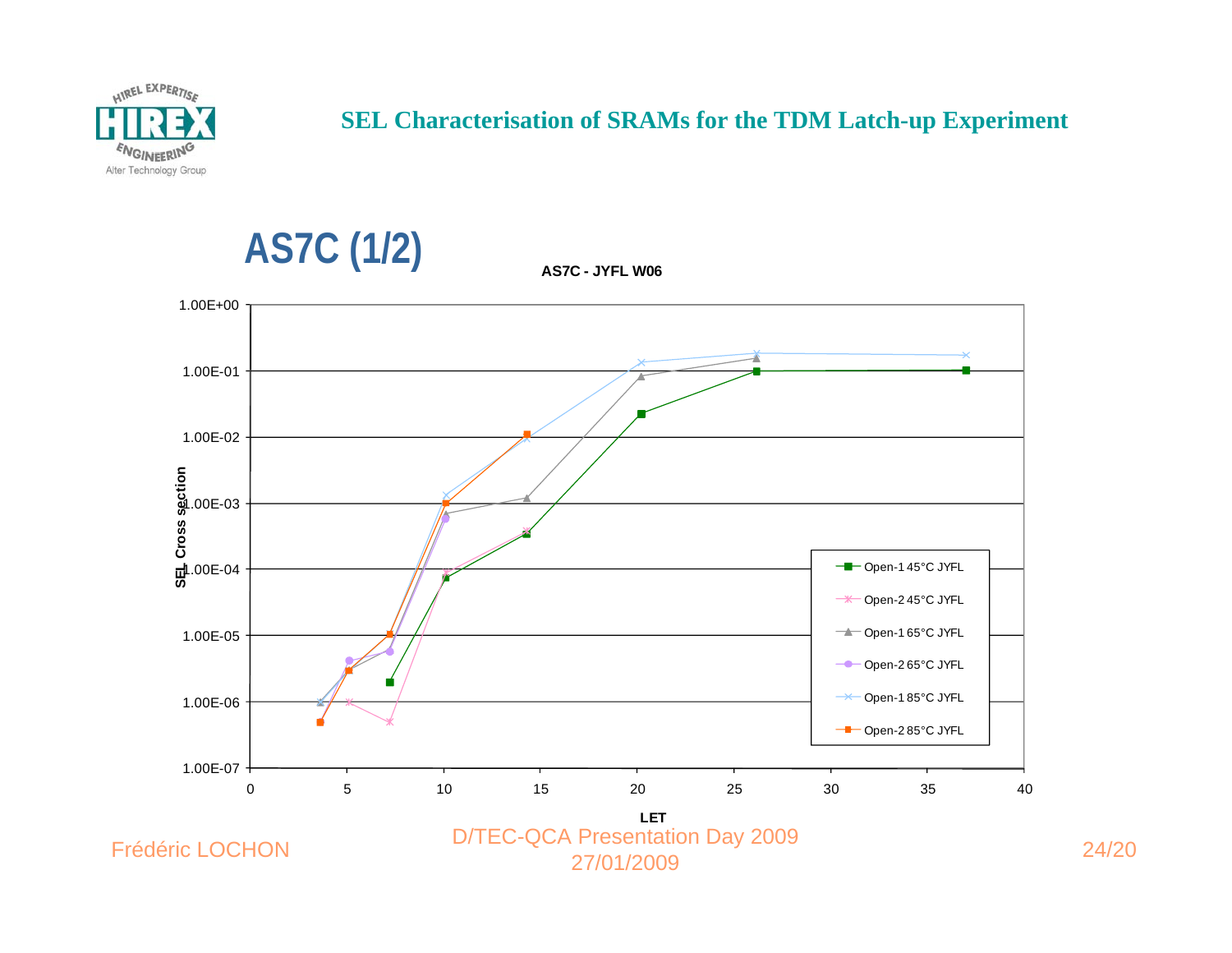





**AS7C - 85°C - W50-2007 vs. W45-2008** 

Frédéric LOCHON

D/TEC-QCA Presentation Day 2009 27/01/200925/20<br>9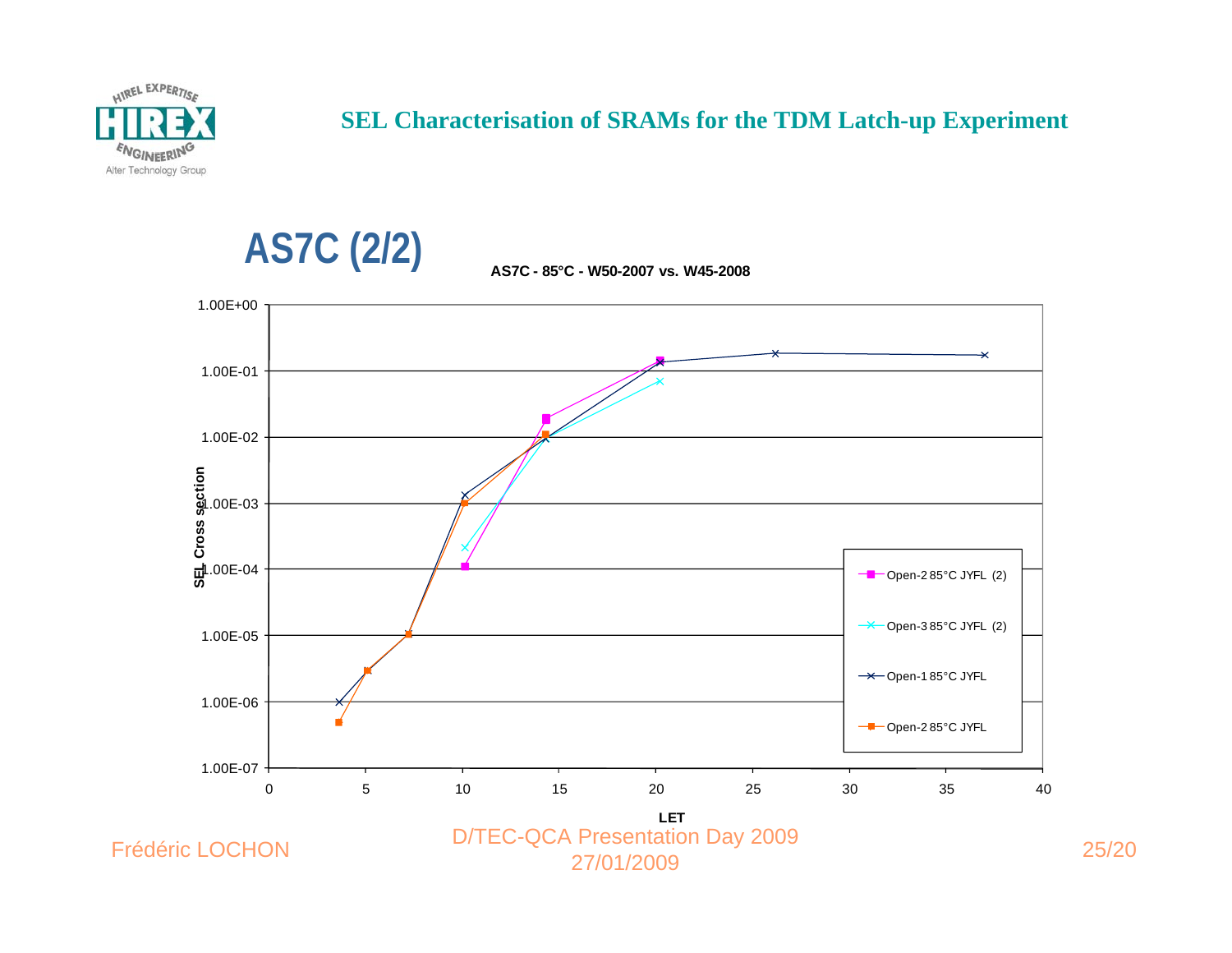

**ISSI62**





27/01/2009

Frédéric LOCHON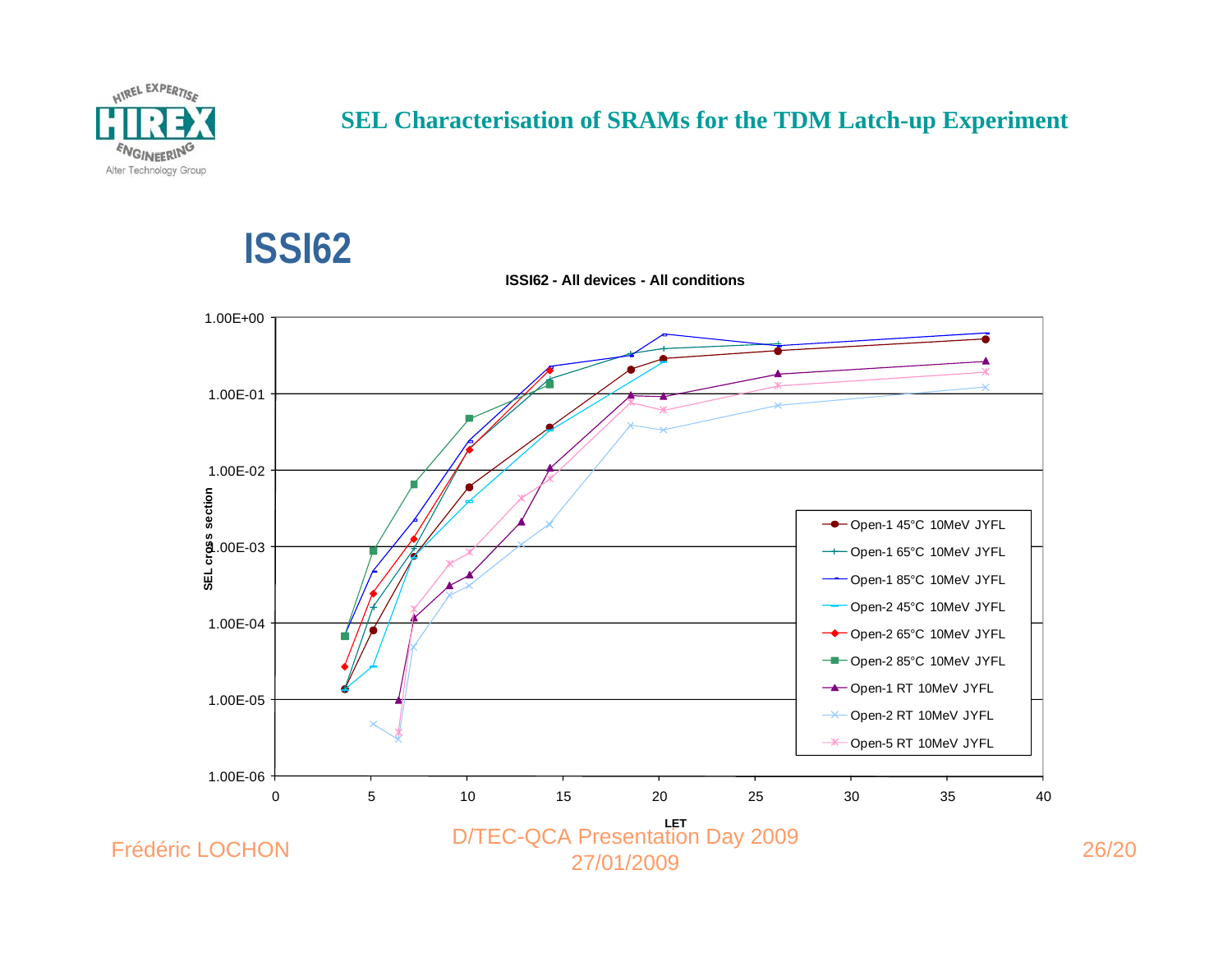

## **BSI (not flying)**

**Brillance - All devices - All conditions**

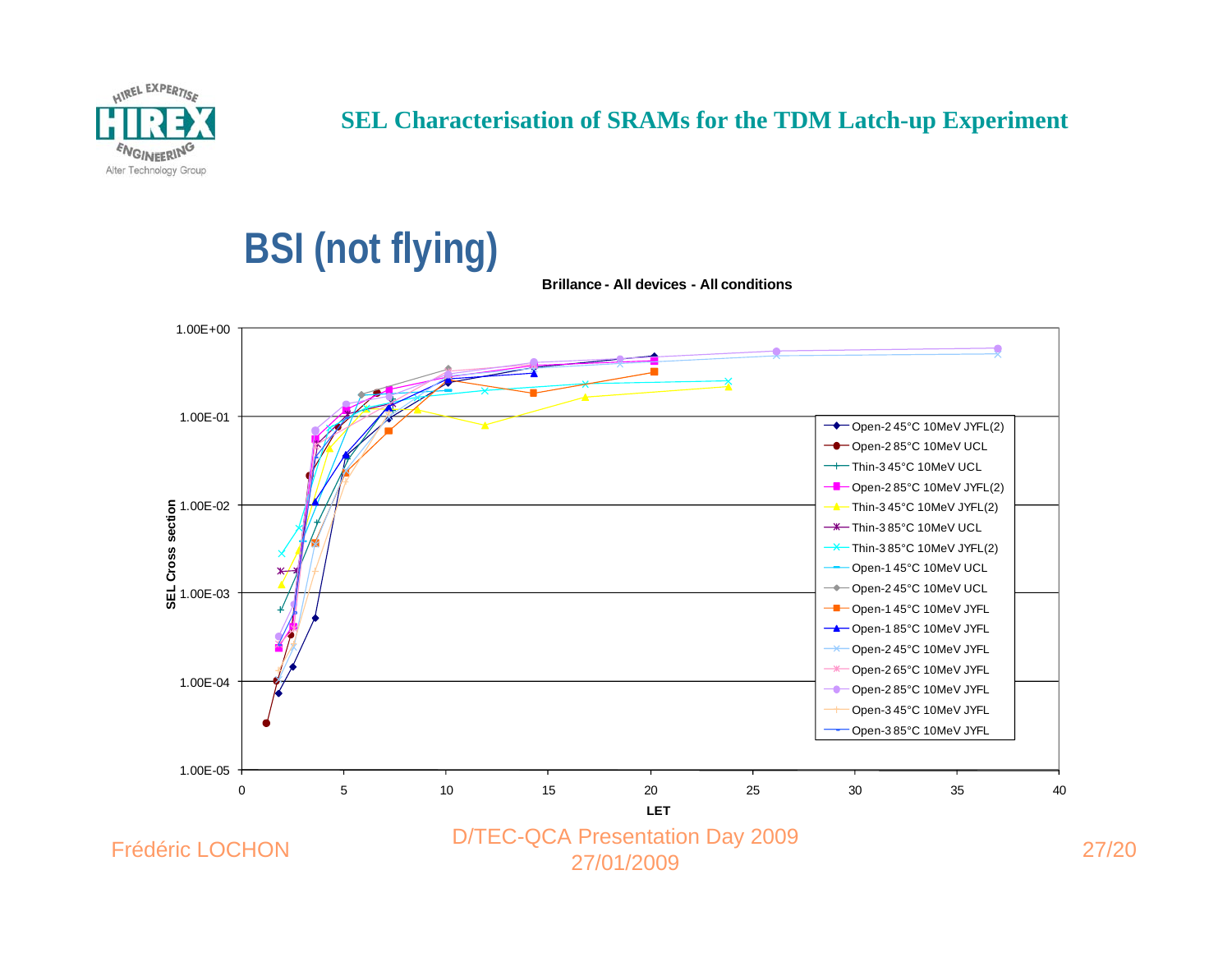

### **Part to part**